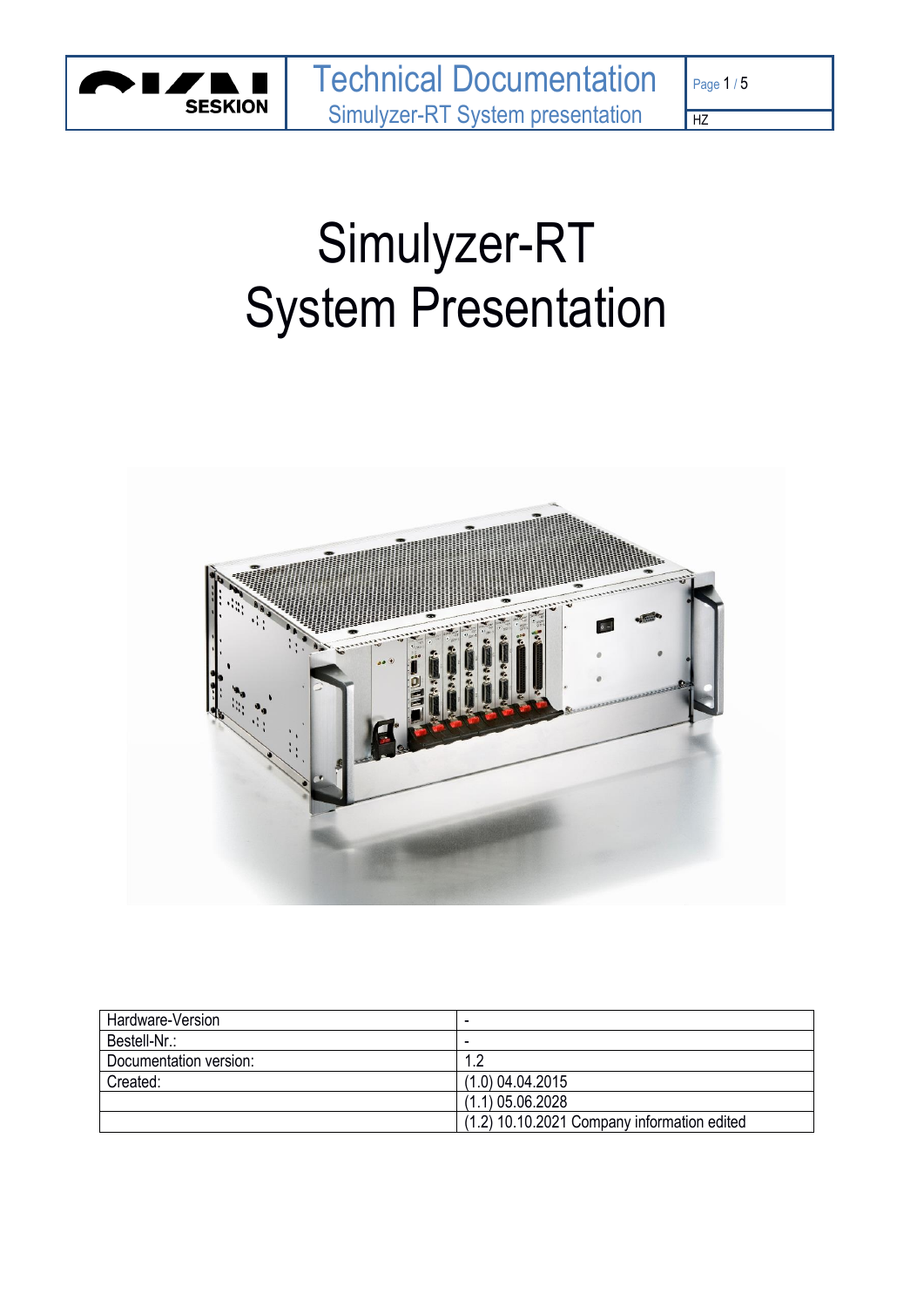

**1.General**

 $\overline{HZ}$ 

The Simulyzer RT (Rack Techology) system serves usual sensor bus system of automotive areas with a communication system. The systems is able to communicate as well with many sensor interfaces of external sensors as with external control units (ECUs).

All chassis are designed as19"-systems. The plug-in cards are designed as europe cards in format 160x100mm (Europa4Format). For internal communication of the cards a PCIe 2.1 bus with maximum data rate of 2.5GBit/s is implemented. The timestamps of the various peripheral cards will be synchronized.

The communication of the system to higher-level PCs is carried out normally via a 1 GB Ethernet interface. Operating of one or more Simulyzer-RT systems can be done either online from a higher-level PC application or by saving and calling the data locally.

Within the chassis there is always one CPU-1 plug-in card. This card merge the PCle communication of the several interfaces. The CPU1- plug in card contains a 4 core ARM CPU, working space, SSD storage for file system as well as USB and Ethernet interfaces.



Operating system is Ubuntu Linux.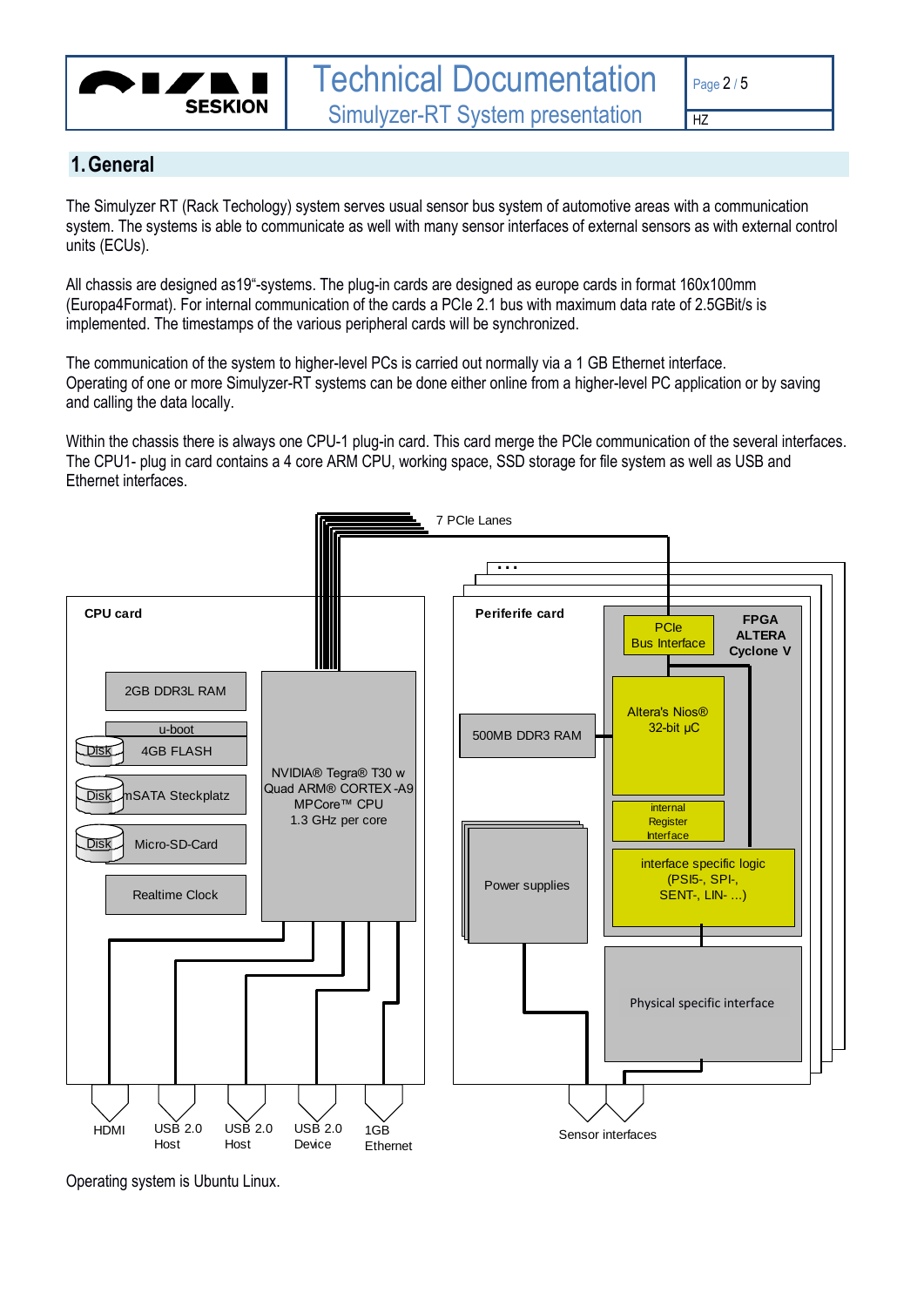

 $HZ$ 

#### **2. Interface cards**

All 19" Chassis types can be plugged with multiple peripheral cards beneath the mandatory CPU-1 card. The following configurations are possible:

• **DIO-1:**

16 x SPI, with firmware either for SPI master (ECU) or SPI slave (sensor mode)

- **PSI5-ECU-1:** 8 x PSI5 in ECU mode
- **PWR-ANA-1**:

8 x Power-analog to serve the adjustable single supply of 8 sensor with exact measurement of power supply voltage and current. Additionally there are 8x3 multiuse analog inputs available.

• **CAN-1:**

8 x CAN, with firmware either for ECU or sensor mode



In planning stage are the following interface cards

- 8 x SENT in ECU mode
- 8 x SENT in sensor mode
- 8 x PSI5 in sensor mode
- 8 x DSI3 in sensor mode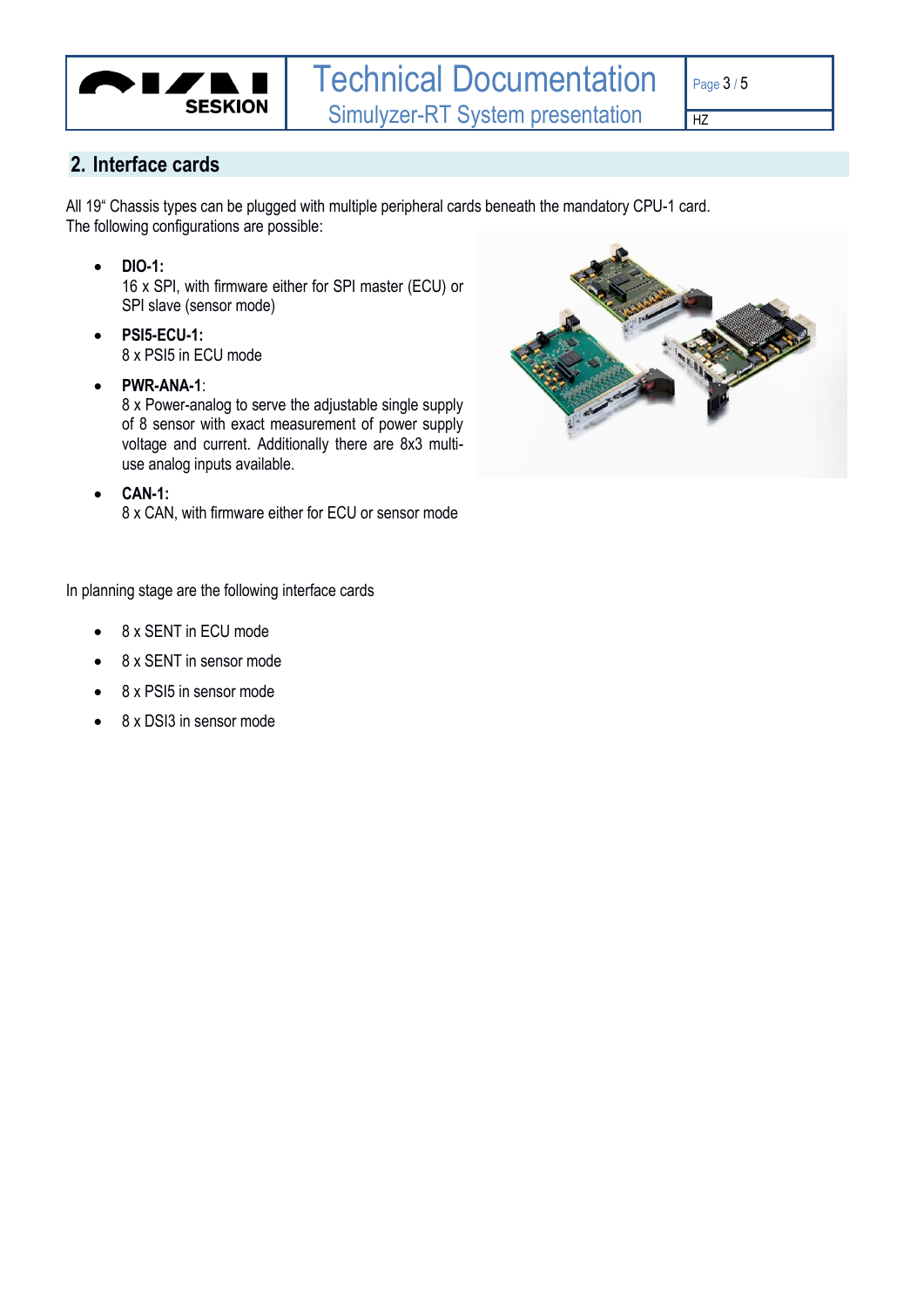

 $HZ$ 

## **3.Case/Chassis**

The following chassis are available:

| Compact chassis for 1 CPU<br>and 2 peripheral cards as an extreme<br>compact implementation.<br>It can be used as a smaller table top unit or<br>for application with restricted space area.<br>The 12 VDC power supply has to be served<br>externally. |  |
|---------------------------------------------------------------------------------------------------------------------------------------------------------------------------------------------------------------------------------------------------------|--|
| Standard chassis for 1 CPU and up to<br>7 peripheral card at 19", 4HE case including<br>power suplly 90-264 VAC                                                                                                                                         |  |
| Special cases are customisable                                                                                                                                                                                                                          |  |

# **4.Application range**

Typical application ranges are:

- Measurement of sensor characteristic
- Calibration of sensors
- Permanent operation tests with sensors
- EMC measurement of sensors
- Band-end programming of sensors
- Simulation of sensor data to test ECUs and ECU algorithms; also with different interface types.